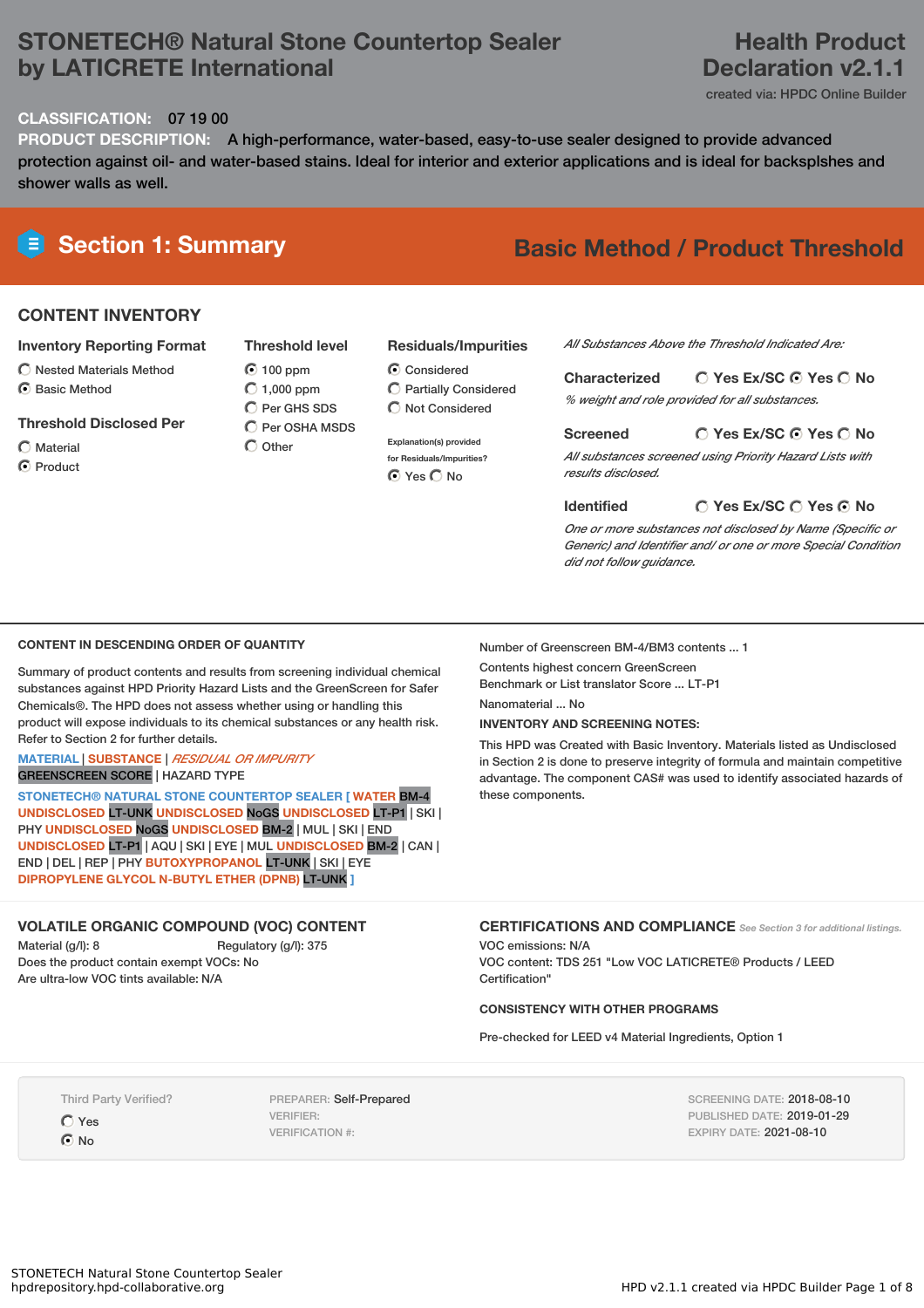This section lists contents in a product based on specific threshold(s) and reports detailed health information including hazards. This *HPD uses the inventory method indicated above, which is one of three possible methods:*

- *Basic Inventory method with Product-level threshold.*
- *Nested Material Inventory method with Product-level threshold*
- *Nested Material Inventory method with individual Material-level thresholds*

Definitions and requirements for the three inventory methods and requirements for each data field can be found in the HPD Open *Standard version 2.1, available on the HPDC website at: [www.hpd-collaborative.org/hpd-2-1-standard](http://www.hpd-collaborative.org/hpd-2-1-standard)*

## **STONETECH® NATURAL STONE COUNTERTOP SEALER**

**PRODUCT THRESHOLD: 100 ppm RESIDUALS AND IMPURITIES CONSIDERED: Yes** 

RESIDUALS AND IMPURITIES NOTES: Residuals and impurities are measured by quantitative methods and are only displayed when they are potentially greater than 100 ppm.

OTHER PRODUCT NOTES: See SDS at www.laticrete.com for occupational exposure information.

| <b>WATER</b>                                                   |                               |                                   |                 | ID: 7732-18-5 |
|----------------------------------------------------------------|-------------------------------|-----------------------------------|-----------------|---------------|
| HAZARD SCREENING METHOD: Pharos Chemical and Materials Library |                               | HAZARD SCREENING DATE: 2018-08-10 |                 |               |
| %: 90.0000 - 98.0000                                           | $GS:$ BM-4                    | RC: None                          | NANO: <b>No</b> | ROLE: Diluent |
| <b>HAZARD TYPE</b>                                             | <b>AGENCY AND LIST TITLES</b> | WARNINGS                          |                 |               |
|                                                                | No hazards found              |                                   |                 |               |

SUBSTANCE NOTES: The amount of this component may vary based on the plant of manufacture.

### **UNDISCLOSED**

| HAZARD SCREENING METHOD: Pharos Chemical and Materials Library |                        | HAZARD SCREENING DATE: 2018-08-10 |          |              |
|----------------------------------------------------------------|------------------------|-----------------------------------|----------|--------------|
| %: 1.0000 - 5.0000                                             | <b>GS: LT-UNK</b>      | RC: None                          | NANO: No | ROLE: Sealer |
| <b>HAZARD TYPE</b>                                             | AGENCY AND LIST TITLES | WARNINGS                          |          |              |
|                                                                | No hazards found       |                                   |          |              |

SUBSTANCE NOTES: The amount of this component may vary based on the plant of manufacture. This product is shown as undisclosed to preserve integrity of formula and maintain competitive advantage. The component CAS# was used to identify associated hazards.

| UNDISCLOSED                                                    |          |          |                                   |                  |  |
|----------------------------------------------------------------|----------|----------|-----------------------------------|------------------|--|
| HAZARD SCREENING METHOD: Pharos Chemical and Materials Library |          |          | HAZARD SCREENING DATE: 2018-08-10 |                  |  |
| %: $0.0500 - 0.1000$                                           | GS: NoGS | RC: None | NANO: No                          | ROLE: Surfactant |  |
|                                                                |          |          |                                   |                  |  |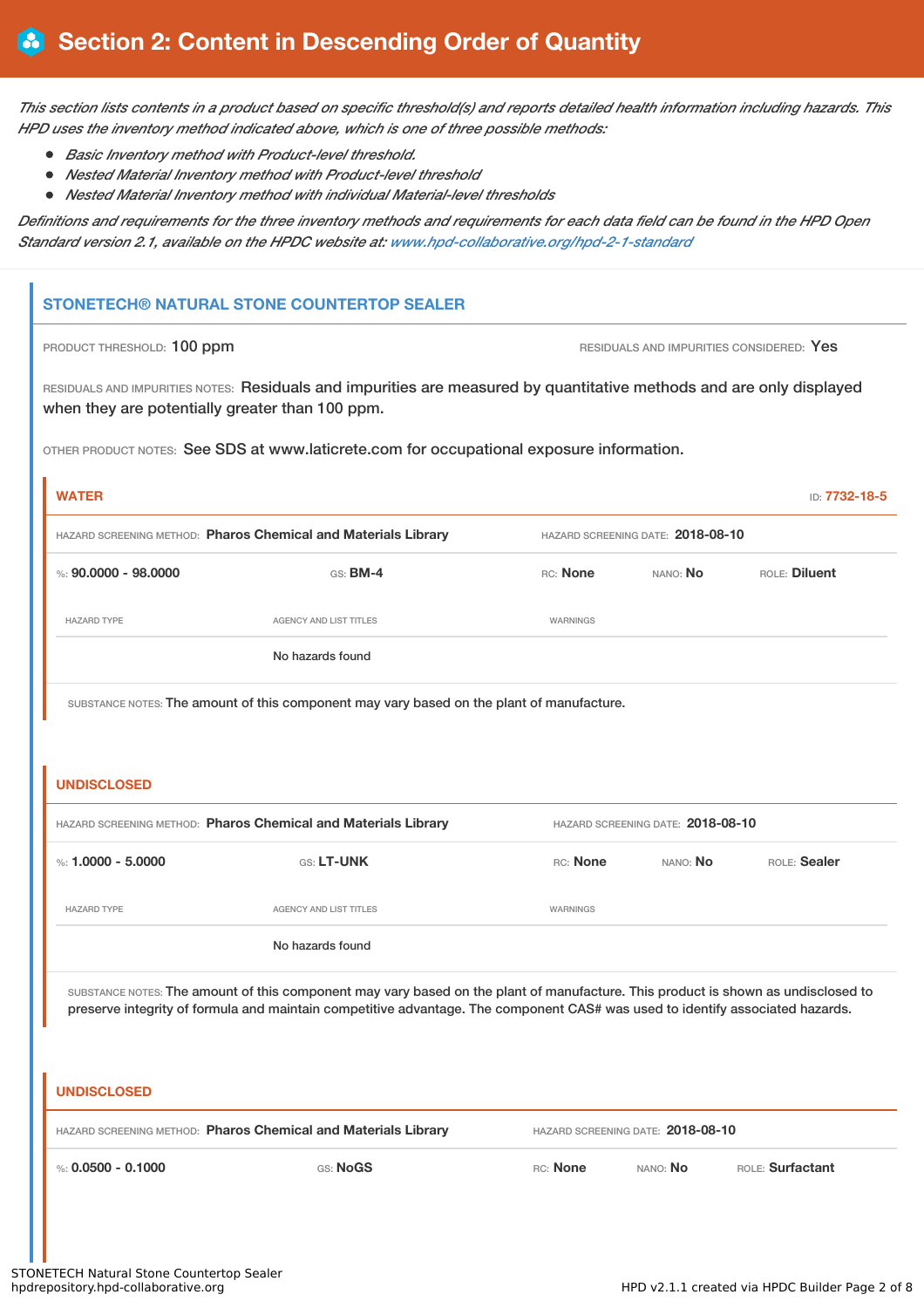HAZARD TYPE **AGENCY AND LIST TITLES WARNINGS** 

No hazards found

SUBSTANCE NOTES: The amount of this component may vary based on the plant of manufacture. This product is shown as undisclosed to preserve integrity of formula and maintain competitive advantage. The component CAS# was used to identify associated hazards.

### **UNDISCLOSED**

| HAZARD SCREENING METHOD: Pharos Chemical and Materials Library |                               | HAZARD SCREENING DATE: 2018-08-10 |                                   |                                                |  |
|----------------------------------------------------------------|-------------------------------|-----------------------------------|-----------------------------------|------------------------------------------------|--|
| %: 0.0200 - 0.0300                                             | $GS: LT-PI$                   | <b>RC:</b> None                   | NANO: NO                          | ROLE: pH Adjuster                              |  |
| <b>HAZARD TYPE</b>                                             | <b>AGENCY AND LIST TITLES</b> | WARNINGS                          |                                   |                                                |  |
| <b>SKIN IRRITATION</b>                                         | EU - GHS (H-Statements)       |                                   |                                   | H314 - Causes severe skin burns and eye damage |  |
| PHYSICAL HAZARD (REACTIVE)                                     | Korea - GHS                   |                                   | H290 - May be corrosive to metals |                                                |  |
|                                                                |                               |                                   |                                   |                                                |  |

SUBSTANCE NOTES: The amount of this component may vary based on the plant of manufacture. This product is shown as undisclosed to preserve integrity of formula and maintain competitive advantage. The component CAS# was used to identify associated hazards.

### **UNDISCLOSED**

| HAZARD SCREENING METHOD: Pharos Chemical and Materials Library |                        | HAZARD SCREENING DATE: 2018-08-10 |                 |               |
|----------------------------------------------------------------|------------------------|-----------------------------------|-----------------|---------------|
| %: 0.0100 - 0.0500                                             | GS: NoGS               | RC: None                          | NANO: <b>No</b> | ROLE: Solvent |
| <b>HAZARD TYPE</b>                                             | AGENCY AND LIST TITLES | WARNINGS                          |                 |               |
|                                                                | No hazards found       |                                   |                 |               |

SUBSTANCE NOTES: The amount of this component may vary based on the plant of manufacture. This product is shown as undisclosed to preserve integrity of formula and maintain competitive advantage. The component CAS# was used to identify associated hazards.

# **UNDISCLOSED** HAZARD SCREENING METHOD: **Pharos Chemical and Materials Library** HAZARD SCREENING DATE: **2018-08-10** %: **0.0080 - 0.0100** GS: **BM-2** RC: **None** NANO: **No** ROLE: **Preservative** HAZARD TYPE **AGENCY AND LIST TITLES** WARNINGS MULTIPLE German FEA - Substances Hazardous to Waters Class 3 - Severe Hazard to Waters SKIN SENSITIZE **SENSITIZE** MAK MAK Sensitizing Substance Sh - Danger of skin sensitization ENDOCRINE TEDX - Potential Endocrine Disruptors Potential Endocrine Disruptor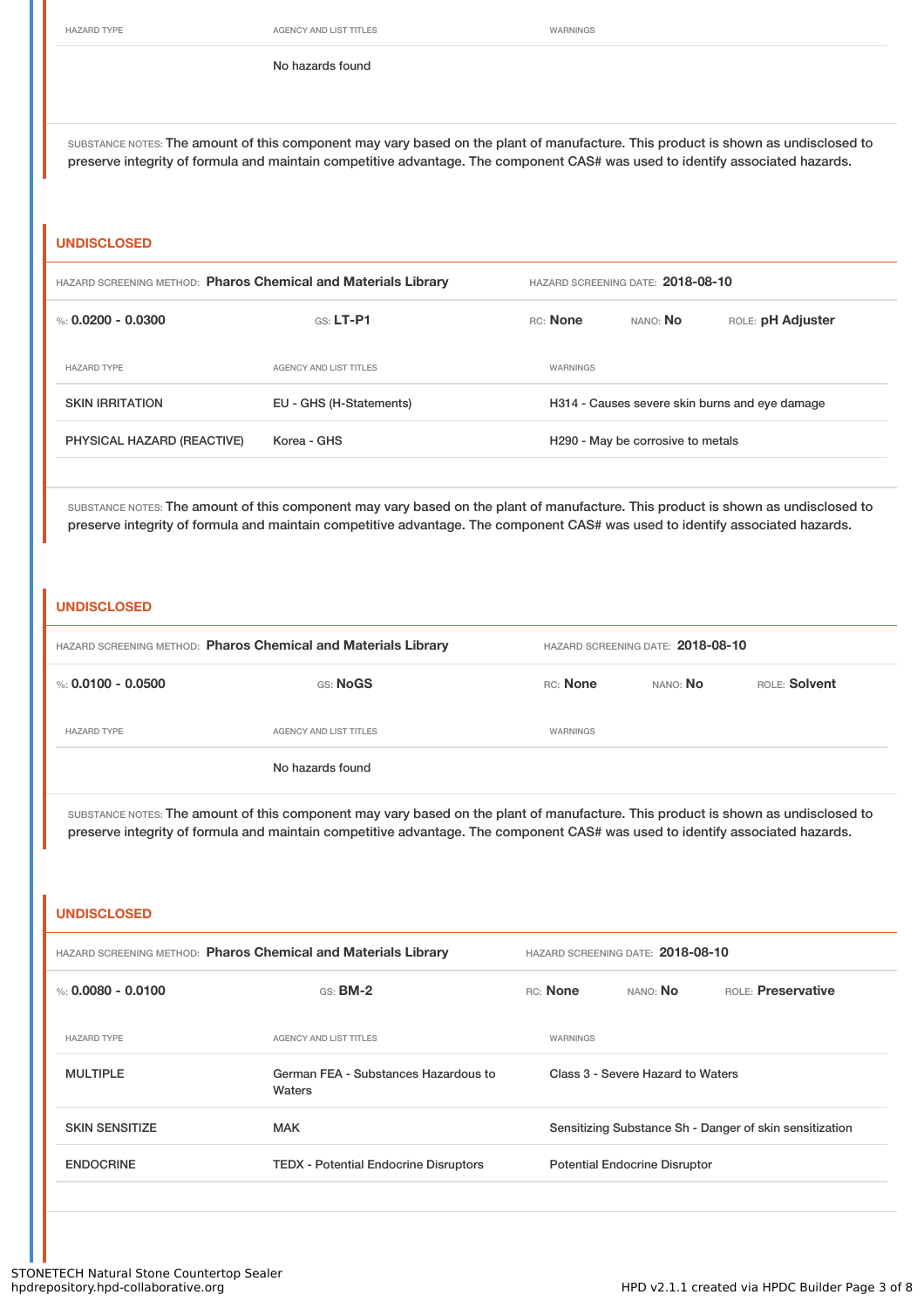SUBSTANCE NOTES: The amount of this component may vary based on the plant of manufacture. This product is shown as undisclosed to preserve integrity of formula and maintain competitive advantage. The component CAS# was used to identify associated hazards.

### **UNDISCLOSED**

| <b>HAZARD SCREENING METHOD: Pharos Chemical and Materials Library</b> |                                                | HAZARD SCREENING DATE: 2018-08-10 |          |                                            |                                                         |
|-----------------------------------------------------------------------|------------------------------------------------|-----------------------------------|----------|--------------------------------------------|---------------------------------------------------------|
| %: 0.0050 - 0.0100                                                    | $G.S.$ LT-P1                                   |                                   | RC: None | NANO: <b>No</b>                            | ROLE: Preservative                                      |
| <b>HAZARD TYPE</b>                                                    | <b>AGENCY AND LIST TITLES</b>                  |                                   | WARNINGS |                                            |                                                         |
| <b>ACUTE AQUATIC</b>                                                  | EU - GHS (H-Statements)                        |                                   |          | H400 - Very toxic to aquatic life          |                                                         |
| <b>SKIN IRRITATION</b>                                                | EU - GHS (H-Statements)                        |                                   |          | H315 - Causes skin irritation              |                                                         |
| <b>SKIN SENSITIZE</b>                                                 | EU - GHS (H-Statements)                        |                                   |          | H317 - May cause an allergic skin reaction |                                                         |
| <b>EYE IRRITATION</b>                                                 | EU - GHS (H-Statements)                        |                                   |          | H318 - Causes serious eye damage           |                                                         |
| <b>MULTIPLE</b>                                                       | German FEA - Substances Hazardous to<br>Waters |                                   |          | Class 2 - Hazard to Waters                 |                                                         |
| <b>SKIN SENSITIZE</b>                                                 | <b>MAK</b>                                     |                                   |          |                                            | Sensitizing Substance Sh - Danger of skin sensitization |

SUBSTANCE NOTES: The amount of this component may vary based on the plant of manufacture. This product is shown as undisclosed to preserve integrity of formula and maintain competitive advantage. The component CAS# was used to identify associated hazards.

### **UNDISCLOSED**

|                            | HAZARD SCREENING METHOD: Pharos Chemical and Materials Library | HAZARD SCREENING DATE: 2018-08-10                                                       |  |  |
|----------------------------|----------------------------------------------------------------|-----------------------------------------------------------------------------------------|--|--|
| %: $0.0010 - 0.0030$       | <b>GS: BM-2</b>                                                | RC: None<br>NANO: No<br>ROLE: Solvent                                                   |  |  |
| <b>HAZARD TYPE</b>         | <b>AGENCY AND LIST TITLES</b>                                  | WARNINGS                                                                                |  |  |
| <b>CANCER</b>              | <b>IARC</b>                                                    | Group 1 - Agent is Carcinogenic to humans                                               |  |  |
| <b>CANCER</b>              | CA EPA - Prop 65                                               | Carcinogen - specific to chemical form or exposure route                                |  |  |
| <b>ENDOCRINE</b>           | <b>TEDX - Potential Endocrine Disruptors</b>                   | <b>Potential Endocrine Disruptor</b>                                                    |  |  |
| <b>CANCER</b>              | <b>MAK</b>                                                     | Carcinogen Group 5 - Genotoxic carcinogen with very<br>slight risk under MAK/BAT levels |  |  |
| <b>DEVELOPMENTAL</b>       | CA EPA - Prop 65                                               | Developmental - specific to chemical form or exposure<br>route                          |  |  |
| <b>CANCER</b>              | Japan - GHS                                                    | Carcinogenicity - Category 1A                                                           |  |  |
| <b>REPRODUCTIVE</b>        | Japan - GHS                                                    | Toxic to reproduction - Category 1A                                                     |  |  |
| PHYSICAL HAZARD (REACTIVE) | EU - GHS (H-Statements)                                        | H225 - Highly flammable liquid and vapour                                               |  |  |

SUBSTANCE NOTES: The amount of this component may vary based on the plant of manufacture. This product is shown as undisclosed to preserve integrity of formula and maintain competitive advantage. The component CAS# was used to identify associated hazards.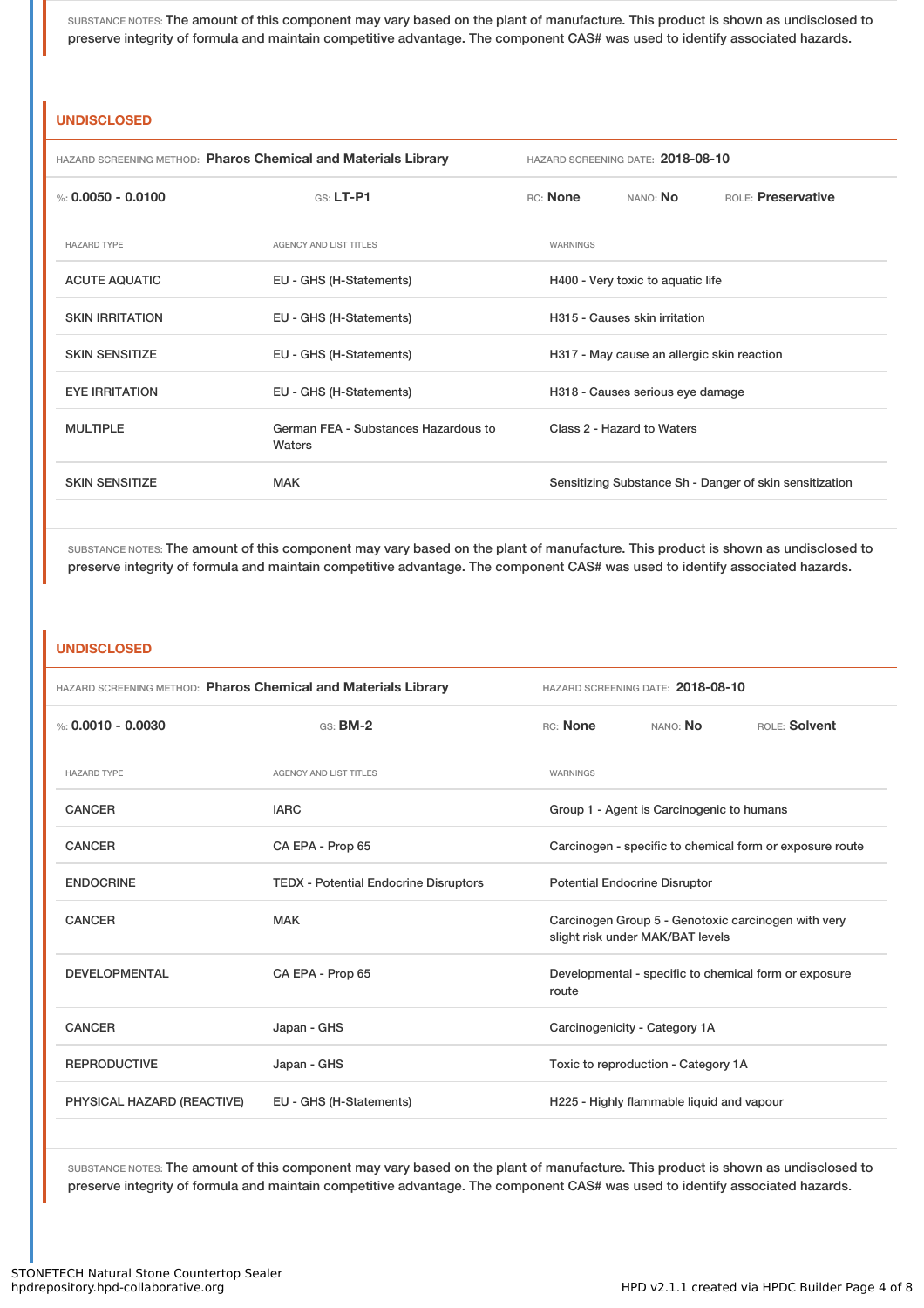| <b>BUTOXYPROPANOL</b>                                          |                                                                                           |                                      |                                   | ID: 5131-66-8  |
|----------------------------------------------------------------|-------------------------------------------------------------------------------------------|--------------------------------------|-----------------------------------|----------------|
| HAZARD SCREENING METHOD: Pharos Chemical and Materials Library |                                                                                           |                                      | HAZARD SCREENING DATE: 2018-08-10 |                |
| %: $0.0000 - 2.0000$                                           | GS: LT-UNK                                                                                | RC: None                             | NANO: No                          | ROLE: Solvent  |
| <b>HAZARD TYPE</b>                                             | AGENCY AND LIST TITLES                                                                    | <b>WARNINGS</b>                      |                                   |                |
| <b>SKIN IRRITATION</b>                                         | EU - GHS (H-Statements)                                                                   | H315 - Causes skin irritation        |                                   |                |
| <b>EYE IRRITATION</b>                                          | EU - GHS (H-Statements)                                                                   | H319 - Causes serious eye irritation |                                   |                |
|                                                                |                                                                                           |                                      |                                   |                |
|                                                                | SUBSTANCE NOTES: The amount of this component may vary based on the plant of manufacture. |                                      |                                   |                |
|                                                                |                                                                                           |                                      |                                   |                |
| DIPROPYLENE GLYCOL N-BUTYL ETHER (DPNB)                        |                                                                                           |                                      |                                   | ID: 29911-28-2 |

| HAZARD SCREENING METHOD: Pharos Chemical and Materials Library |                        | HAZARD SCREENING DATE: 2018-08-10 |          |               |
|----------------------------------------------------------------|------------------------|-----------------------------------|----------|---------------|
| %: 0.0000 - 2.0000                                             | <b>GS: LT-UNK</b>      | RC: None                          | NANO: No | ROLE: Solvent |
| <b>HAZARD TYPE</b>                                             | AGENCY AND LIST TITLES | WARNINGS                          |          |               |
|                                                                | No hazards found       |                                   |          |               |

SUBSTANCE NOTES: The amount of this component may vary based on the plant of manufacture.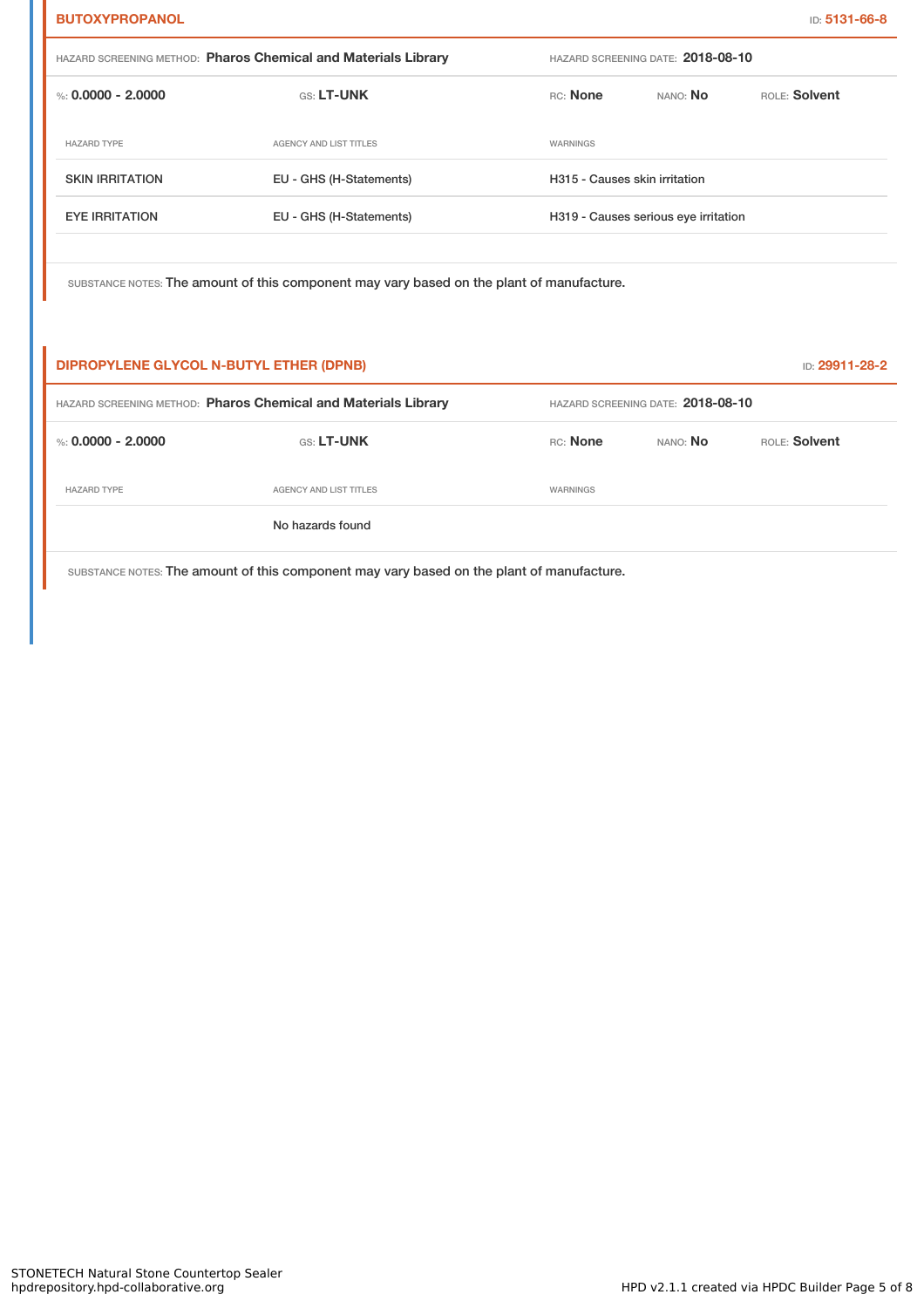This section lists applicable certification and standards compliance information for VOC emissions and VOC content. Other types of *health or environmental performance testing or certifications completed for the product may be provided.*

| <b>VOC EMISSIONS</b>                                                                                                                                                                      | N/A                                   |                     |                                                            |
|-------------------------------------------------------------------------------------------------------------------------------------------------------------------------------------------|---------------------------------------|---------------------|------------------------------------------------------------|
| CERTIFYING PARTY: Self-declared<br>APPLICABLE FACILITIES: Applies to All Facilities.<br><b>CERTIFICATE URL:</b>                                                                           | <b>ISSUE DATE: 2019-</b><br>$01 - 29$ | <b>EXPIRY DATE:</b> | CERTIFIER OR LAB: LATICRETE                                |
| CERTIFICATION AND COMPLIANCE NOTES: STONETECH® Natural Stone Countertop Sealer has not been tested for VOC<br>emissions.                                                                  |                                       |                     |                                                            |
| <b>VOC CONTENT</b>                                                                                                                                                                        |                                       |                     | TDS 251 "Low VOC LATICRETE® Products / LEED Certification" |
| CERTIFYING PARTY: Self-declared<br>APPLICABLE FACILITIES: Applies to All Facilities.<br><b>CERTIFICATE URL:</b><br>https://www.laticrete.com/~/media/support-<br>and-downloads/technical- | <b>ISSUE DATE: 2019-</b><br>$01 - 09$ | <b>EXPIRY DATE:</b> | CERTIFIER OR LAB: LATICRETE                                |

CERTIFICATION AND COMPLIANCE NOTES: Meets LEED v4 Credit "Low Emitting Materials" VOC Content Requirements per SCAQMD Rule 1113 (Low-Solids Coating).

# **H** Section 4: Accessories

This section lists related products or materials that the manufacturer requires or recommends for installation (such as adhesives or fasteners), maintenance, cleaning, or operations. For information relating to the contents of these related products, refer to their *applicable Health Product Declarations, if available.*

No accessories are required for this product.

# **Section 5: General Notes**

STONETECH® Natural Stone Countertop Sealer meets the Living Building Challenge requirement that the product does not contain any of the Red Listed Materials or Chemicals. Specifically, STONETECH Natural Stone Countertop Sealer does not contain the following: •Alkylphenols\* •Asbestos •Bisphenol A (BPA)\* •Cadmium •Chlorinated Polyethylene & Chlorosulfonated Polyethylene •Chlorobenzenes\* •Chlorofluorocarbons (CFCs) & Hydrochlorofluorocarbons (HCFCs)\* •Chloroprene (Neoprene) •Chromium VI\* •Chlorinated Polyvinyl Chloride (CPVC)\* •Formaldehyde (all types - added) •Halogenated Flame Retardants (HFRs) •Lead (added) •Mercury •Polychlorinated Biphenyls (PCBs)\* •Perfluorinated Compounds (PFCs)\* •Phthalates •Polyvinyl Chloride (PVC) •Polyvinylidene Chloride (PVDC)\* •Short Chain Chlorinated Paraffins\* •Wood treatments containing Creosote, Arsenic or Pentachlorophenol. STONETECH Natural Stone Countertop Sealer also does not contain the following California-defined Group II toxic exempt solvents: •Methylene Chloride (Dichloromethane) •1,1,1-trichloroethane (methyl chloroform) •Trichlorofluoromethane (CFC-11) •Dichlorofluoromethane (CFC-12) •1,1,2-trichloro-1,2,2 trifluoroethane (CFC-113) •1,2-dichloro-1,1,2,2-tetrafluoroethane (CFC-114) •Chloropentafluoroethane (CFC-115) •Cyclic, Branched or Linear, Completely Methylated Siloxanes •(VMS) •Tetrachloroethylene (perchloroethylene)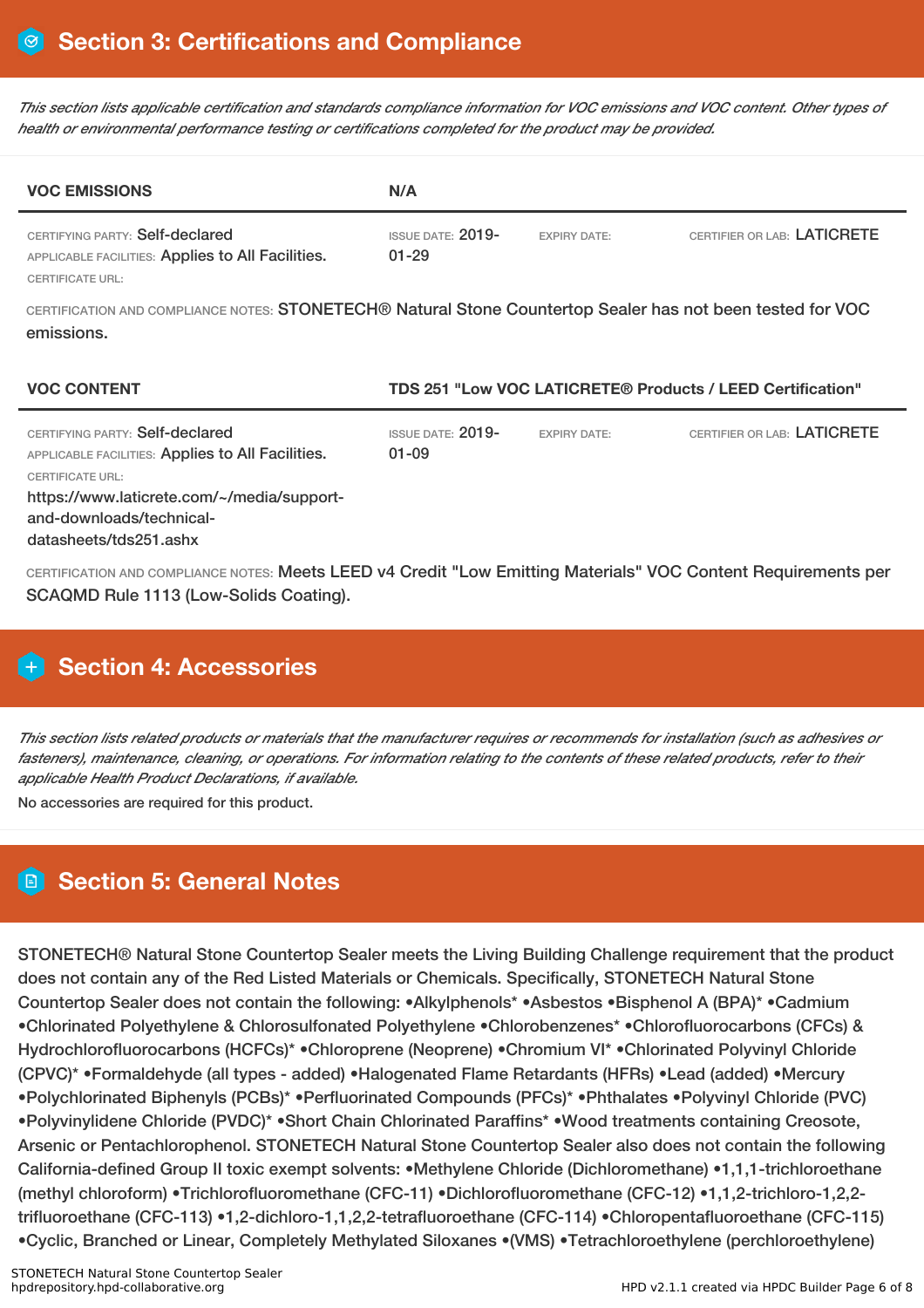•Ethylfluoride (HFC-161) •1,1,1,3,3,3-hexafluoropropane (HFC-236fa) •1,1,2,3,3-pentafluoropropane (HFC-245ca) •1,1,2,3,3-pentafluoropropane (HFC-245ea) •1,1,1,2,3-pentafluoropropane (HFC-245eb) •1,1,1,3,3 pentafluoropropane (HFC-245fa) •1,1,1,2,3,3-hexafluoropropane (HFC-236ea) •1,1,1,3,3-pentafluorobutane (HFC-365mfc) •chlorofluoromethane (HCFC-31) •1,2-dichloro-1,1,2-trifluoroethane (HCFC-123a) •1 chloro-1-fluoroethane )HCFC-151a)